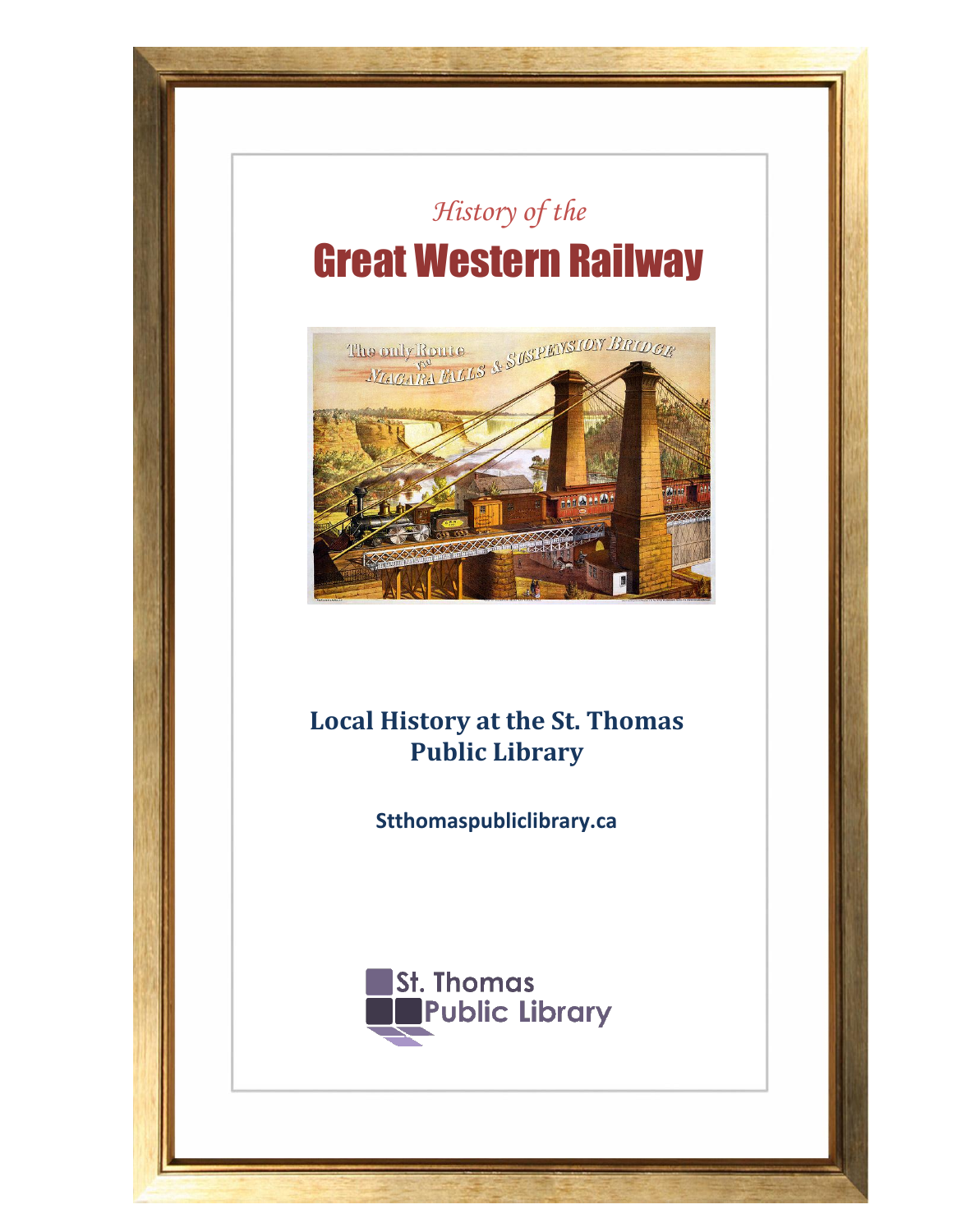**1826:** The village of London is founded. Six years later, the people of the village begin campaigning for a railway from London to the head of Lake Ontario, a distance of 80 miles.

**6 March 1834:** The London & Gore Railroad Company is incorporated. The plans also include possible connections to Goderich (60 miles) and to the Michigan border (110 miles). Politician Allan MacNab supports the project and takes charge of it.

**1837:** An economic depression and the Upper Canada rebellions of that year put the railway on hold. The government of Upper Canada finds it impossible to honour the promise of a loan.

**Mid-1840s:** U.S. traffic between the Atlantic seaboard and the Midwest outgrow the existing services and Americans become interested in the shorter route across southwestern Ontario. During these years, new settlers arrive, adding to the communities and easing the depression.

**1845:** Allan MacNab lays out new plans for the railroad, focusing on acquiring American support. During the spring of 1845, the London & Gore project re-emerges as the Great Western Railway Company (GWR), with authority to build from Hamilton in both directions to the Niagara and Detroit rivers. MacNab is helped by people such as Isaac Buchanan, politician and railway promoter, and Samuel Zimmerman, contractor of the majority of the railroad.

**April 1849:** Politician Francis Hincks introduces his *Guarantee Act*, in which any railway longer than 75 miles will receive government financial assistance as soon as half the line is completed. This is a major contributor to the railway boom in Canada.

**23 October 1849:** Sod-turning commences in London for the GWR. It becomes the largest system in southwestern Ontario at the time. Thomas Talbot is the guest of honour at the ceremony in one of his final public appearances.

**30 August 1851:** Hincks' *Main Trunk of Railway Act* declares: "The Great Western Railroad which has been commenced and partly constructed on the faith of said guarantee… forms part of the Main Trunk Line." The Great Western is to be Ontario's main line of transportation.

**1851:** Labour issues commence. Railways are given a bad name because of the influence of rough, undisciplined labour gangs in small communities. The winter of 1851-1852 is severe and the ground freezes to a depth of three feet, halting construction. Despite the efforts of the municipality leaders, troubles continue.

**31 July 1852:** MacNab's request for the matching railway gauge to the Americans, the 4'8 ½", is refused. To stay under the status of a main line in Canada, they are forced to use the previously accepted standard Canadian gauge, the 5'6".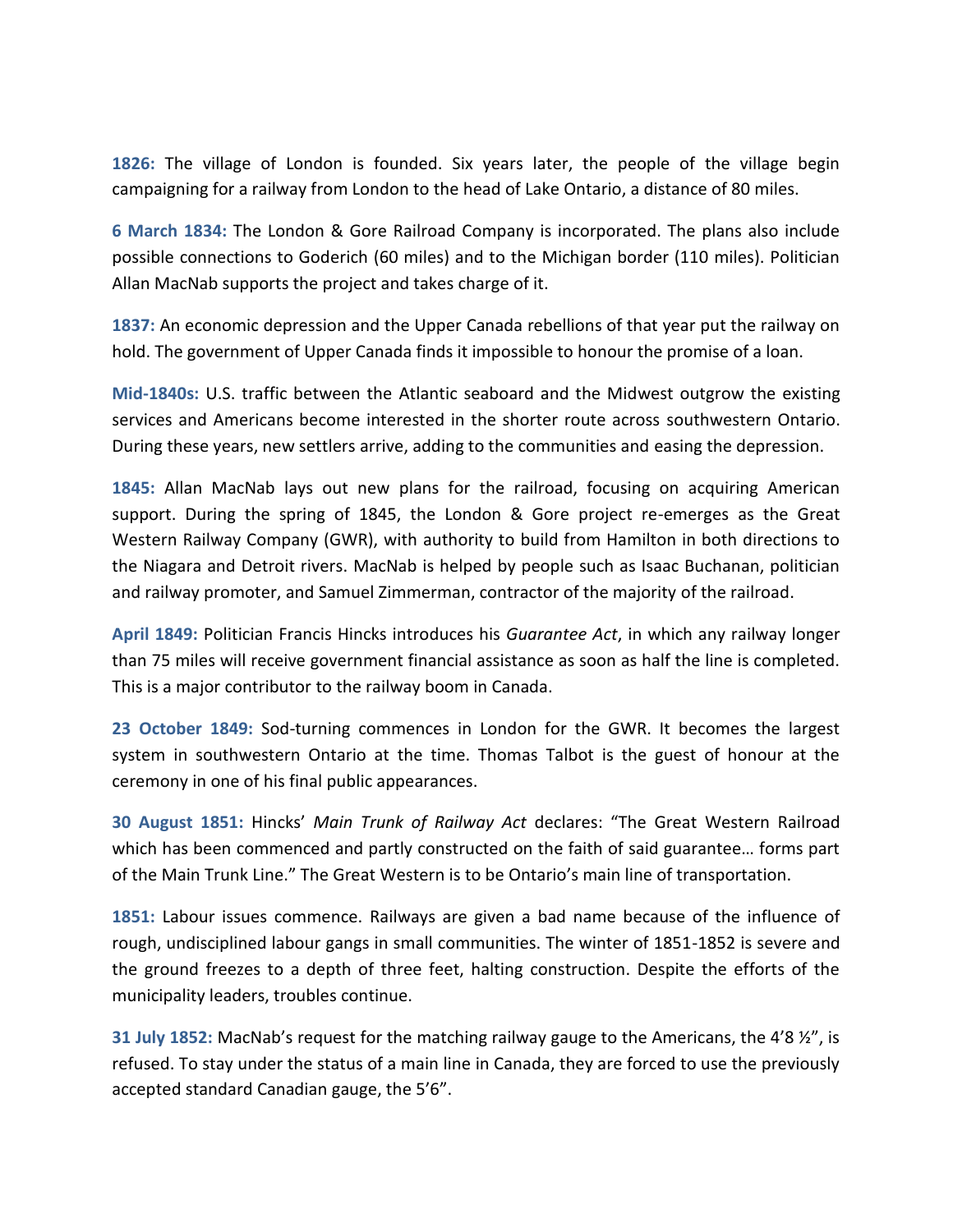

*The gauge is the distance between the rails on a railroad. The U.S. Standard Gauge is 4'8½".*

**December 1852:** The anticipated day of opening arrives for the Great Western. The railroad is extremely far behind schedule and settlers are becoming angry with the delays.

**12 April 1853:** The prospect of the Grand Trunk Railway changes the *Main Trunk Line of Railway Act*. The Great Western is no longer regarded as the southwestern Ontario main line and the statutory route of the main line is altered. In response, the GWR increases its capital by five hundred thousand pounds and changes its name to the Great Western Railway.



**Summer 1853:** Twenty-six year old Charles Brydges arrives from England as the Managing Director of the Great Western. In response to the pressure from settlers, he decides to rush the line to completion before the end of 1853, despite opposition from Chief Engineer, Roswell G. Benedict.

**1 November 1853:** An engine and three cars travel carefully between Hamilton and Niagara Falls without a problem. Ten days later, regular service is opened in this section.

**December 1853:** The first train reaches Niagara Falls from London. The citizens of St. Thomas are disappointed that the GWR decides to build through London from Windsor to Niagara Falls rather than St. Thomas.

**17 January 1854:** The first through train from Niagara Falls reaches Windsor, carrying eight hundred passengers. According to a Toronto newspaper, contractors worked all through the previous night by lantern-light to lay the last rails. Almost the entire railway is unballasted (lacking the material usually packed around the rails to hold them in place when the train goes by). Huge celebrations follow.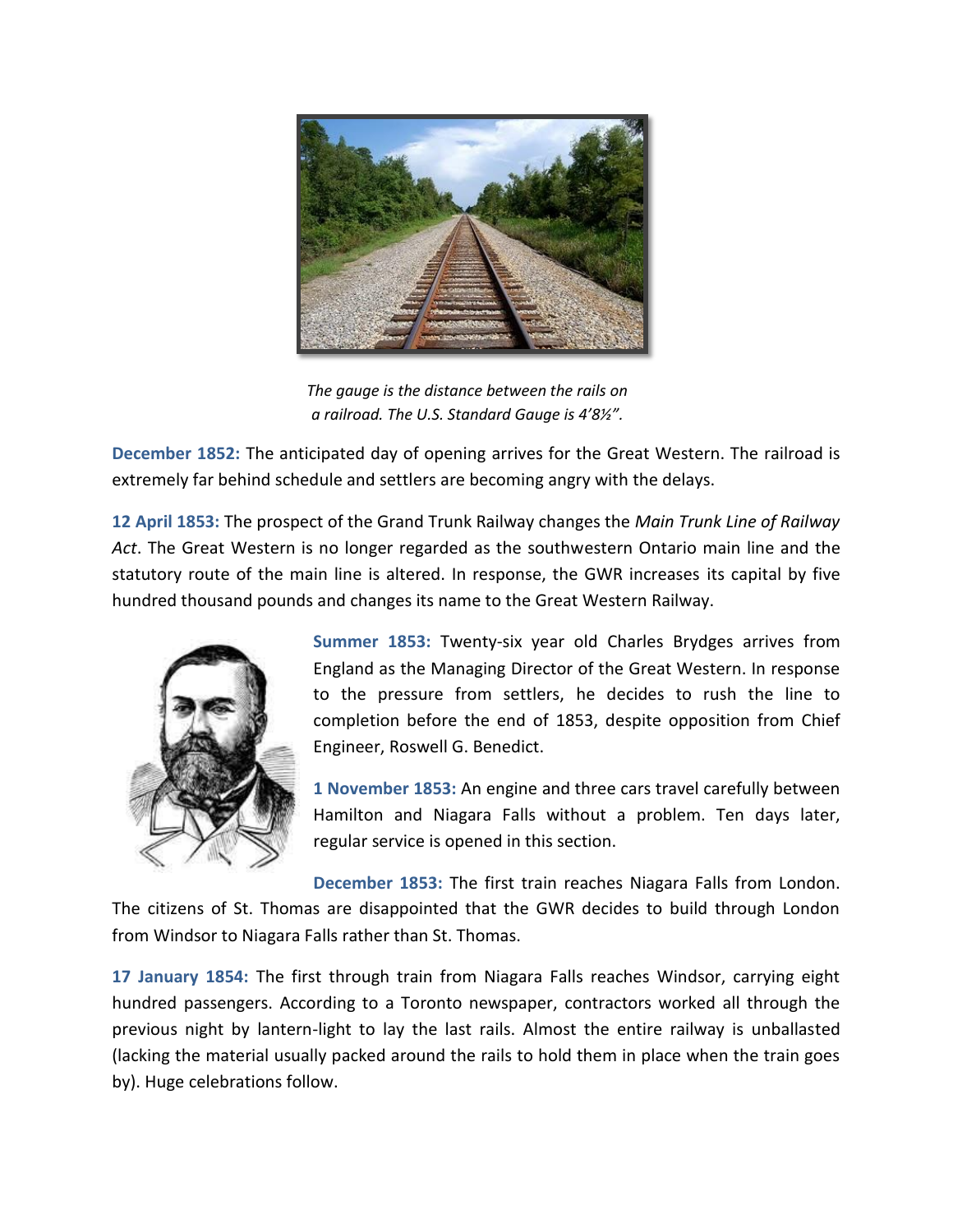**1854:** The railway cars are packed. Canadians respond joyfully to the new, faster way to travel, although the condition of the railroad and cars make it a rough ride.

**30 September 1854:** London becomes a city. The population area has increased by three thousand in a little more than a year.

**27 October 1854:** A major collision at Baptiste Creek kills fifty-two people and injures fortyeight. In 1854, nineteen serious accidents occurred on the Great Western, mostly as a result of carelessness by the operators or passengers. The number killed is six times the amount killed on all of Great Britain's railways this year, which carry three hundred times the passengers.

**1855:** The revenue for the first full year of operation is scrutinized. Despite the criticism regarding the railway, the Great Western does extremely well, and brings prosperity to every town it passes through.

**May 1855:** The railway suspension bridge in Niagara Falls is opened.

**3 December 1855:** The Hamilton-Toronto section of the GWR is opened.

**12 March 1857:** The Desjardins Canal disaster: sixty passengers are drowned or burned to death due to a mechanical defect on a Great Western train while going over the Desjardins Canal. Samuel Zimmerman dies tragically at the age of 41.



*A close-up of the Desjardins Canal disaster, painted by John Herbert Caddy.*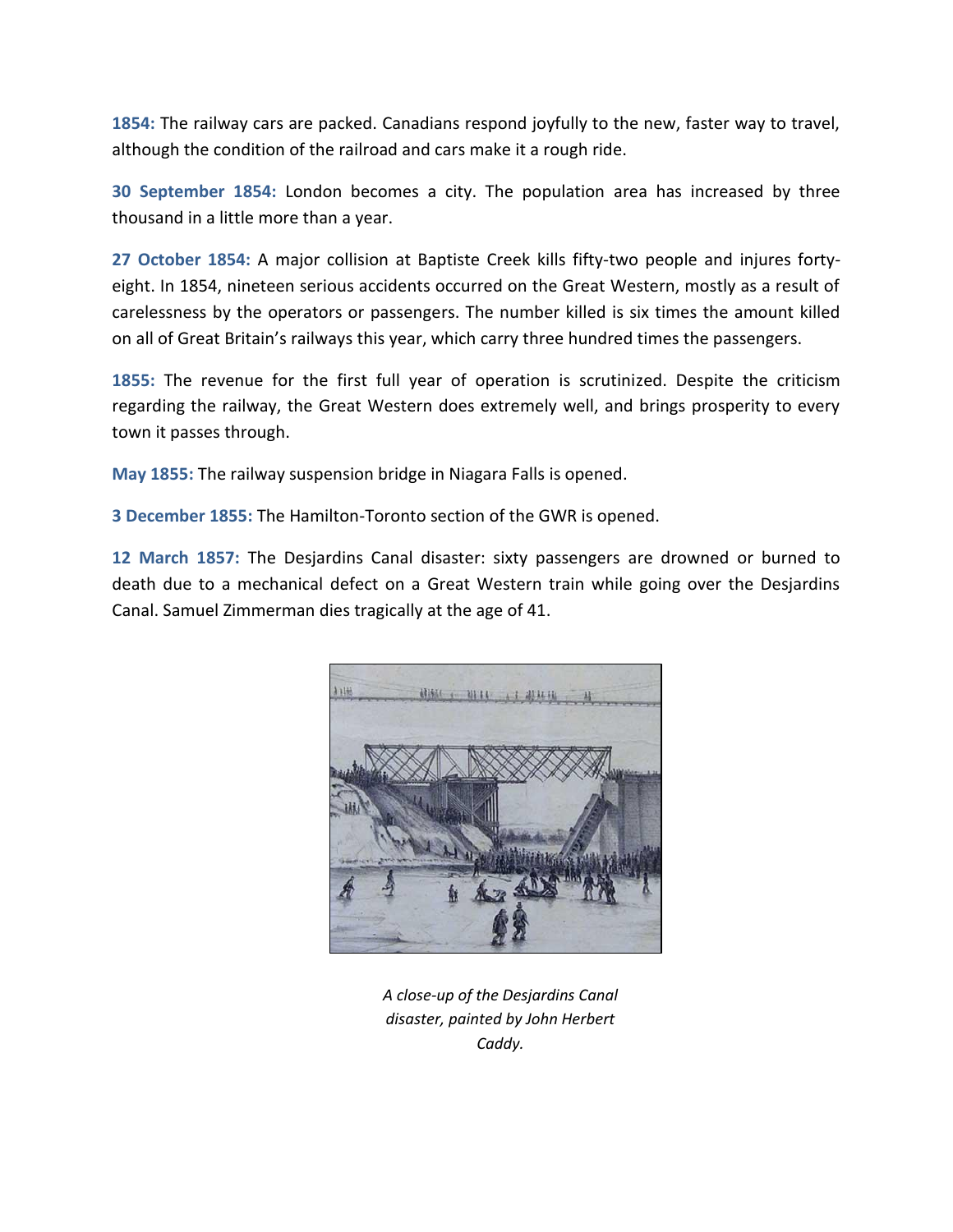**1857:** The Panic of 1857 occurs. One hundred and fifty banks in the United States close within eight weeks in a brief, but severe depression. The Great Western is affected but manages to cut back expenditures proportionately.

**November 1857:** Managing Director Charles Brydges makes the mistake of lending the Detroit & Milwaukee Railroad £150,000.00 in return for almost total control over the company.

**1858:** The GWR decides to pay back a Canadian Government loan early, giving the impression of stability: the second mistake following the end of the Panic.

**1858:** Competition arises in the form of small railways, such as the London & Port Stanley Railway and Buffalo & Lake Huron Railway. This reduces Great Western business.

**1860:** The Detroit & Milwaukee Railroad is sold for about one fifth of its indebtedness.

**1861-1865:** The Chief Engineer of the GWR calls for repair expenditure of two million dollars during this period. After only 6 years of operation, the improperly completed railway desperately needs restoration.

**Spring 1861:** The American Civil War breaks out. Railway construction in Upper Canada pauses for nearly ten years, as there is a risk of Great Britain becoming involved in the war.



*The Niagara Falls Suspension Bridge provided direct access to the state of New York and featured two decks, an impressive feat at the* 

**1861:** Great Western earnings mount steadily and the company settles its outstanding loans from the province of Canada West.

**Autumn 1862:** Charles Brydges resigns to become manager of the Grand Trunk Railway.

**January 1867:** An overnight excursion from Chicago to Niagara is made to celebrate the introduction of the common 4'8  $\frac{1}{2}$ " gauge. This expensive change makes the Great Western much more competitive, as American partners are tired of delays caused by the different gauges. It also provides the opportunity for the luxury sleeping car to be introduced.